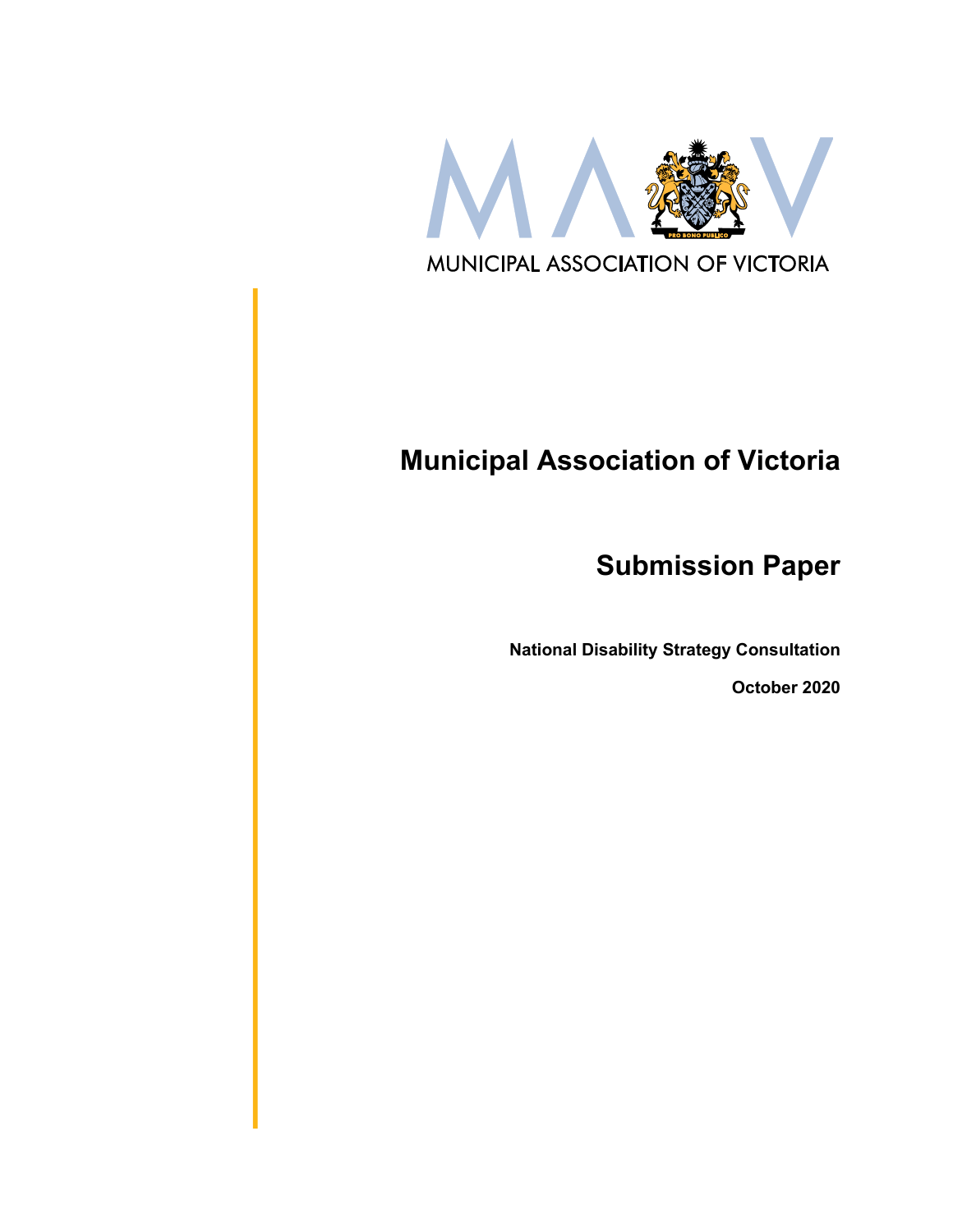

#### *© Copyright Municipal Association of Victoria, 2020.*

*The Municipal Association of Victoria is the owner of the copyright in the publication National Disability Strategy Consultation.* 

*No part of this publication may be reproduced, stored or transmitted in any form or by any means without the prior permission in writing from the Municipal Association of Victoria.* 

*All requests to reproduce, store or transmit material contained in the publication should be addressed to Liz Harvey on lharvey@mav.asn.au October 2020*

*The MAV can provide this publication in an alternative format upon request, including large print, Braille and audio.* 

*While this paper aims to broadly reflect the views of local government in Victoria, it does not purport to reflect the exact views of individual councils. This submission has been endorsed by the MAV management as suitable for distribution and comment to members.*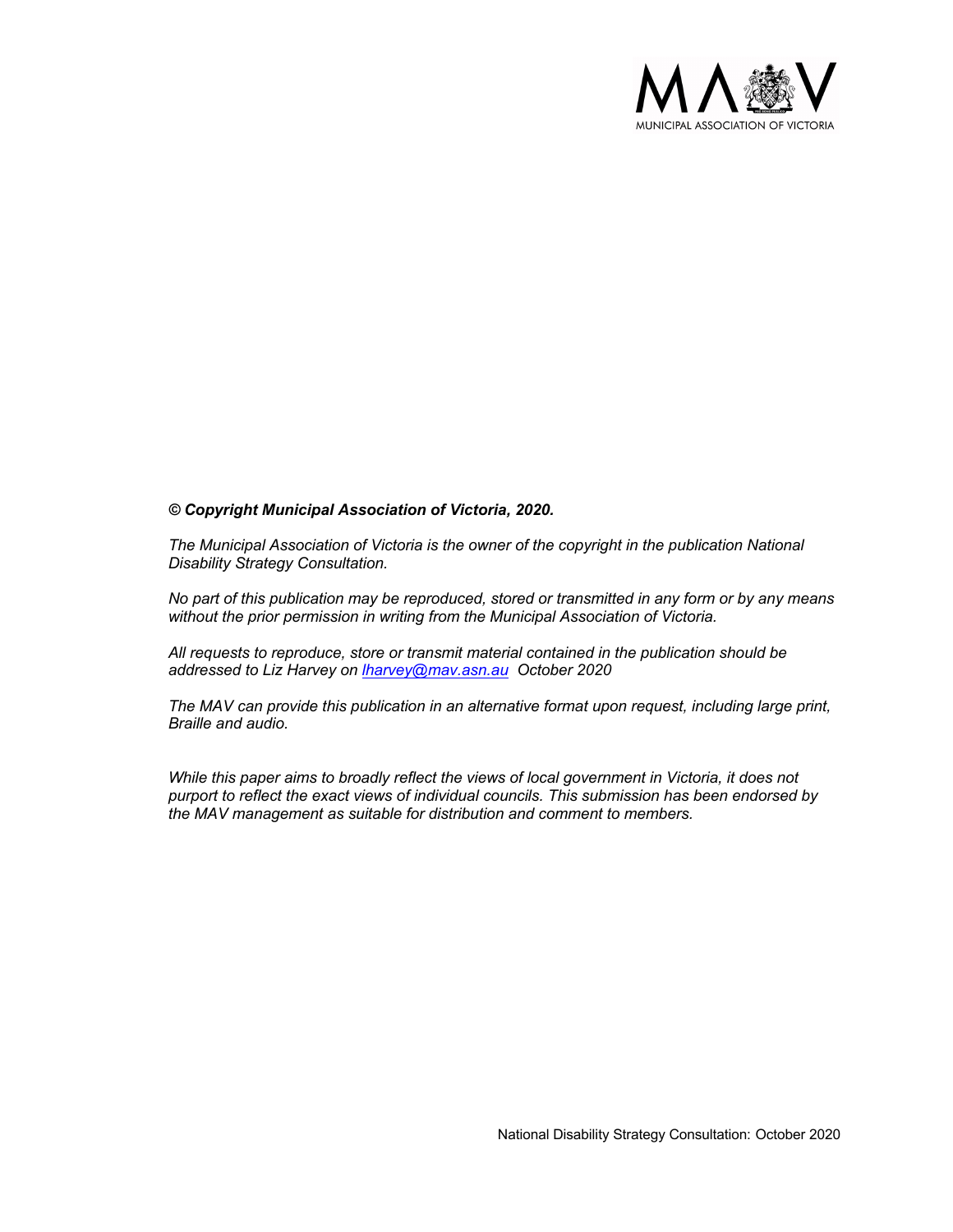

## **Table of Contents**

| Introduction                 | Page 4  |
|------------------------------|---------|
| Vision and outcomes          | Page 4  |
| <b>Guiding Principles</b>    | Page 5  |
| <b>Community Attitudes</b>   | Page 6  |
| Levels of government         | Page 7  |
| Non-government sector        | Page 7  |
| Information provision        | Page 8  |
| Reporting                    | Page 8  |
| <b>Targeted Action Plans</b> | Page 8  |
| Engagement                   | Page 8  |
| <b>Resources</b>             | Page 9  |
| Recommendations              | Page 10 |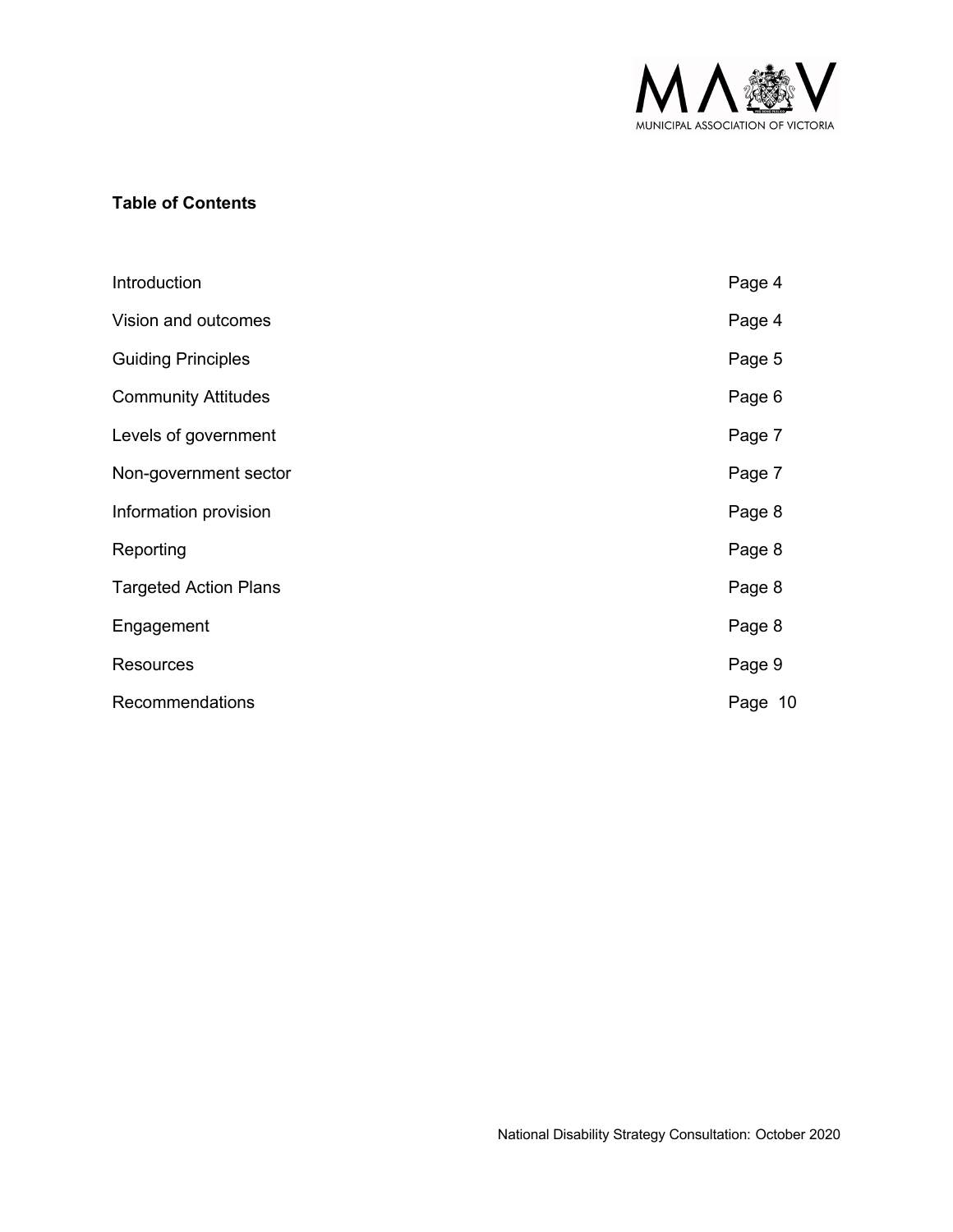

#### **MAV Submission to the consultation on a new National Disability Strategy**

#### **Introduction**

The Municipal Association of Victoria (MAV) is the legislated peak body representing Victoria's 79 councils. Local government has multiple roles relevant to the Commonwealth government's consultation on developing a new National Disability Strategy. We recognize the work of the Australian Local Government Association in the process so far. The MAV has given advice to ALGA to inform their advisory role. The MAV is now commenting on the issues most relevant to local government in Victoria. Some councils are making their own submissions to your consultation.

As the recognized voice for local government in Victoria, our role is to:

- represent and advocate for local government interests
- build the capacity of Victorian councils
- facilitate effective networks
- initiate policy development and advice
- support councillors
- promote the role of local government.

Councils have a role as civic leaders, planners, employers, advocates, managers of public environments and providers of community, arts and sport/ leisure services as well as delivering relevant physical and social infrastructure. They often work in partnership with community organisations and individuals using a place-based approach.

This submission advocates for consideration of issues relevant to people with disabilities and carers across Victoria. It asks that local government's role and its potential for future involvement be acknowledged and supported by the Commonwealth government.

#### **Question 1 Do you have any comments on the vision and outcome areas being proposed for the new National Disability Strategy?**

We agree that the six original outcome areas are still appropriate for the next National Disability Strategy.

Based on previous and current work and their Disability Action Plans, Victorian councils are likely to focus on:

- Economic security
- Inclusive and accessible communities
- Learning and skills (vocational learning can be included as strategies aligned with Economic security)
- Health and wellbeing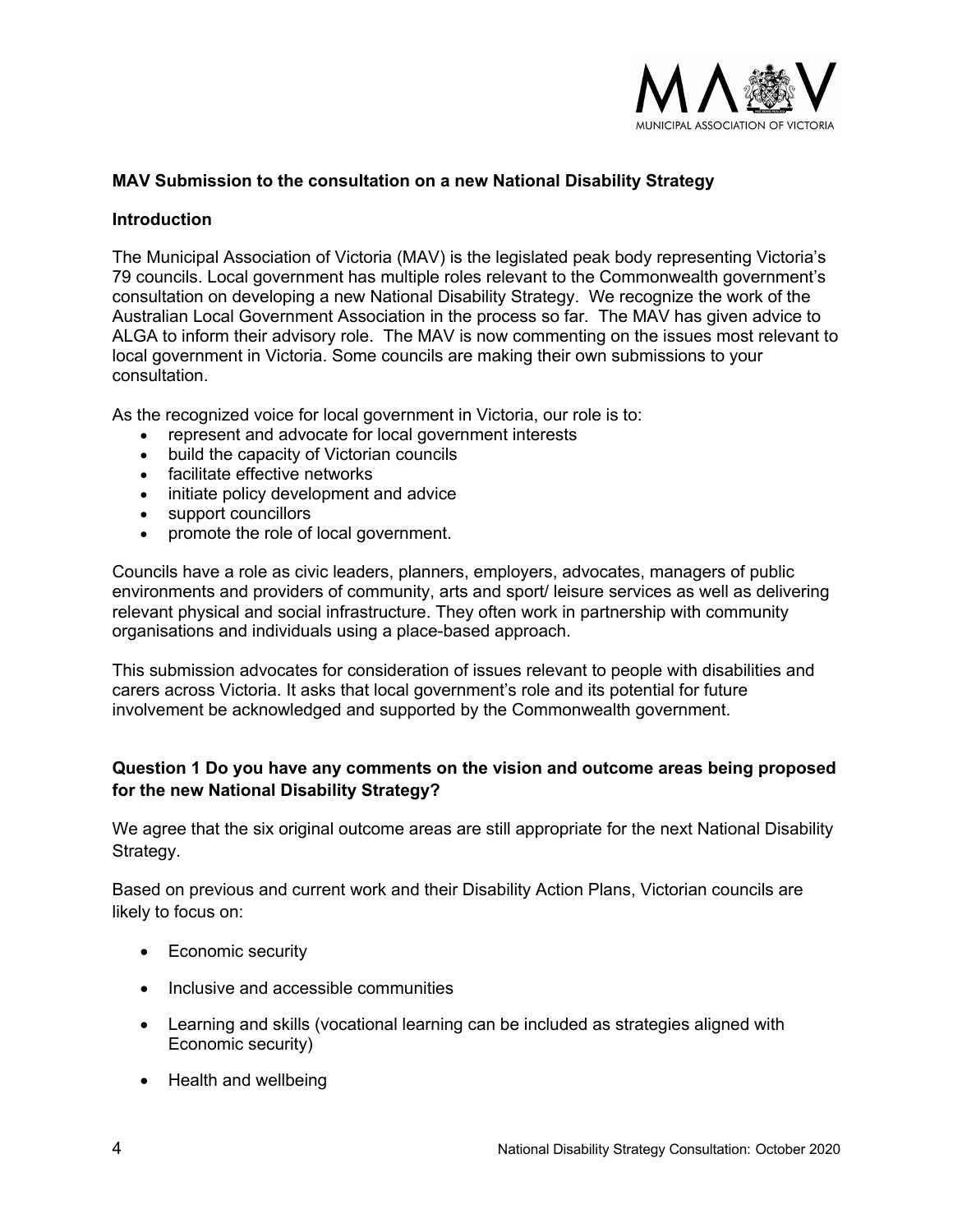

It is important to provide details of specific activities that will be included in these outcome areas.

For example, economic security could include paid employment, education, vocational training, support to jobseekers before during and after a job placement, support to become successfully self-employed, work experience, internships, access to apprenticeships and traineeships and employment outcomes of social procurement. It also encompasses the level and type of income support arrangements through the Disability Support Pension, Carers Allowance and other income entitlements. A person with a disability needs to be able to participate in economic participation opportunities without their options being limited by the rules of the Disability Support Pension and recipients' concerns about qualifying for it in future if a specific job comes to an end. The Prime Minister recently announced a large financial investment in post-COVID19 jobs and training for young people. It is hoped that this program will, under the new National Disability Strategy, have a specific allocation for young people with a disability.

Inclusive and accessible communities should include improvements to access in the built environment. The provision of more accessible toilets, for example, can make a real difference to the confidence of people with a disability to get out and about. For example, more Changing Places facilities need to be built across Australia. Local government in Victoria has led the way in providing these facilities and the original concept was developed from the UK by the City of Maroondah in Melbourne. Standard accessible toilets do not meet the needs of all people with a disability or their carers. People with profound and multiple learning disabilities, as well as spinal injuries, spina bifida, motor neurone disease, multiple sclerosis or an acquired brain injury, often need extra facilities to allow them to use the toilets comfortably. Changing Places toilets are different to standard accessible toilets in that they have extra features and more space to meet these needs.

Changing Places was featured as a case study in the Review of implementation of the National Disability Strategy 2010-2020 by the SPRC. A recent meeting of the Changing Places Advisory Group in Victoria endorsed MAV's intention to further highlight the initiative in this submission. Investment in Changing Places is a practical and proven way to invest in communities and has a very tangible measurable result for users. www.changingplaces.org,au

The Health and Wellbeing outcome area needs to include lessons learned during the 2020 bushfire season and, especially in Victoria, the COVID19 lockdown. The needs of people with a disability in emergency and recovery situations needs to be researched. It is vital this research informs dedicated strategies to ensure people with a disability are not overlooked in emergencies. Also, these emergencies in Victoria have exposed the digital divide and how that negatively impacts on people with a disability. Many of us have depended on internet-based connections in the long COVID19 lockdown – telehealth, videoconferencing for work and social connections and news. People with disability need to be supported to access the internet for these purposes.

#### **Question 2: What do you think about the guiding principles proposed here?**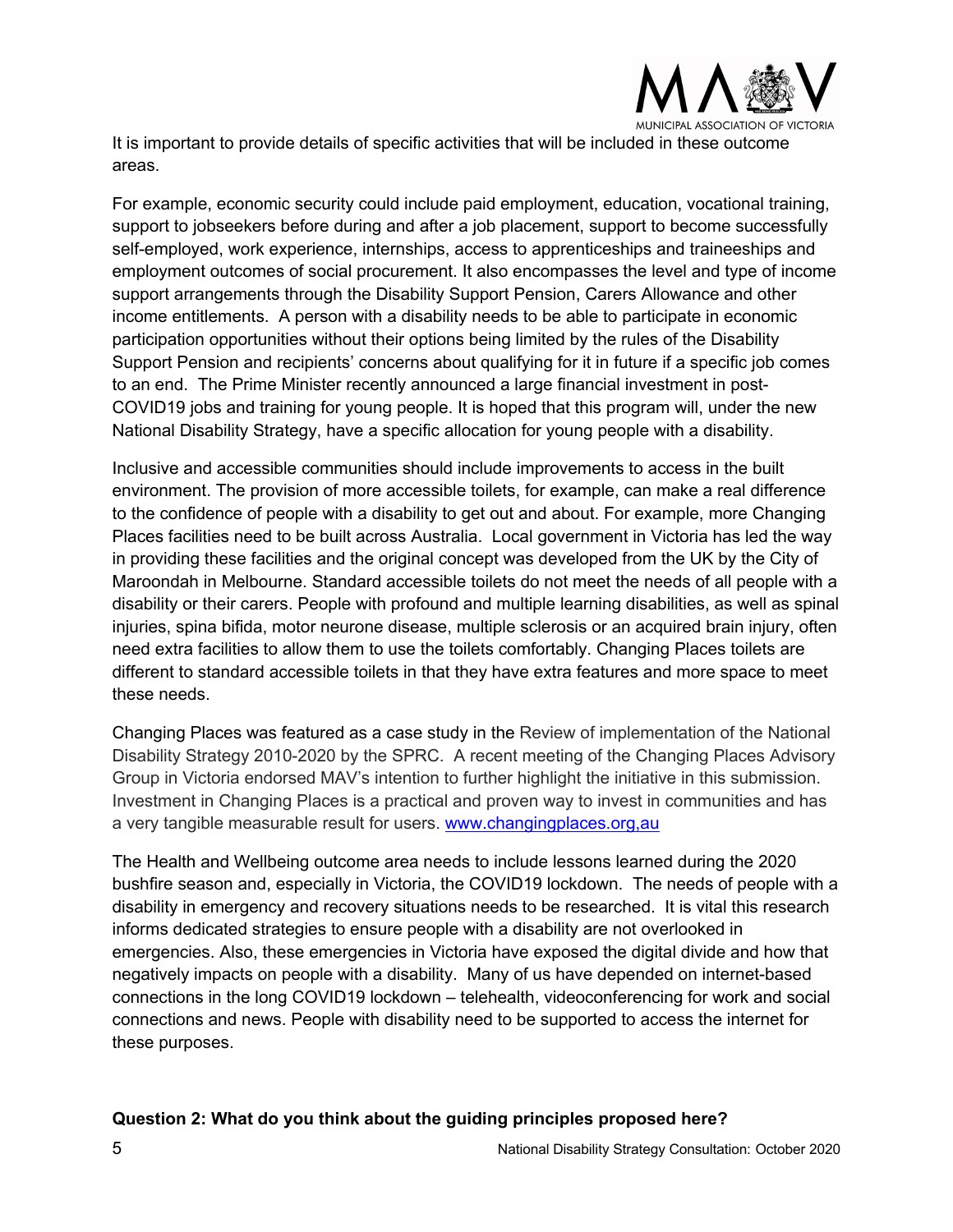

The guiding principles are suitable, though it is important to develop clarity around the practical implications.

Involve and engage **-** Victorian councils have disability advisory frameworks to advise on council disability access and inclusion activity under Disability Action Plans. These can be Disability Advisory Committees, Access and Inclusion Advisory Committees and Disability Networks. People with disabilities and carers are strongly represented through these processes. The potential for the National Disability Agreement stakeholders to reach people with disabilities through these existing structures is huge.

Design universally **–** Universal design is strongly supported by councils. Some Victorian councils are currently developing and adopting their own Universal Design Plans on the built environment. It would be useful if national legislation demanded more use of universal design rather than it being a voluntary approach.

Engage the broader community **–** councils have several ways to influence and educate the broader community on disability access and inclusion. The wider community will benefit from modelling of good practice by councils at major events, routine use of AUSLAN interpreters, conditions for community grants recipients and inclusive statements in job advertisements. Also, councils can reach businesses in local industry through the networks and newsletters of Economic Development departments. For example, the September 2020 edition of one such council magazine has features on social procurement, bias-free recruitment and what businesses can learn from the disability sector in COVID19. It was encouraging that this content was included by the Economic Development team and not at the request of the Disability Planner. This is an example of a successful whole-of-council approach.

Support carers and supporters **–** More attention is needed on this issue, especially since the NDIS has an individual focus on the participant. In emergencies like bushfires and COVID19, carers can become even more isolated and become more essential for providing support to the person they care for. Stronger focus in this area is needed.

### **Question 3 What is your view on the proposal for the new Strategy to have a stronger emphasis on improving community attitudes across all outcome areas?**

Community Attitudes must change. Recent research on this issue was undertaken by the Disability Institute at Melbourne University on behalf of the Victorian government: https://mspgh.unimelb.edu.au/research-groups/centre-for-health-equity/disability-and-healthunit/community-attitudes Key findings stress the need to change societal attitudes to enable real progress in disability access and inclusion. The National Disability Strategy can use this research to inform the development and targeting of education campaigns.

6 National Disability Strategy Consultation: October 2020 Barriers and stereotypes can be overcome as more people with a disability participate fully in mainstream community life as students, employees, customers and participants in arts/sports/recreation and in leadership positions. Intersectionality is emerging as a strong theme – councils are increasingly looking for ways to support inclusion and access in a holistic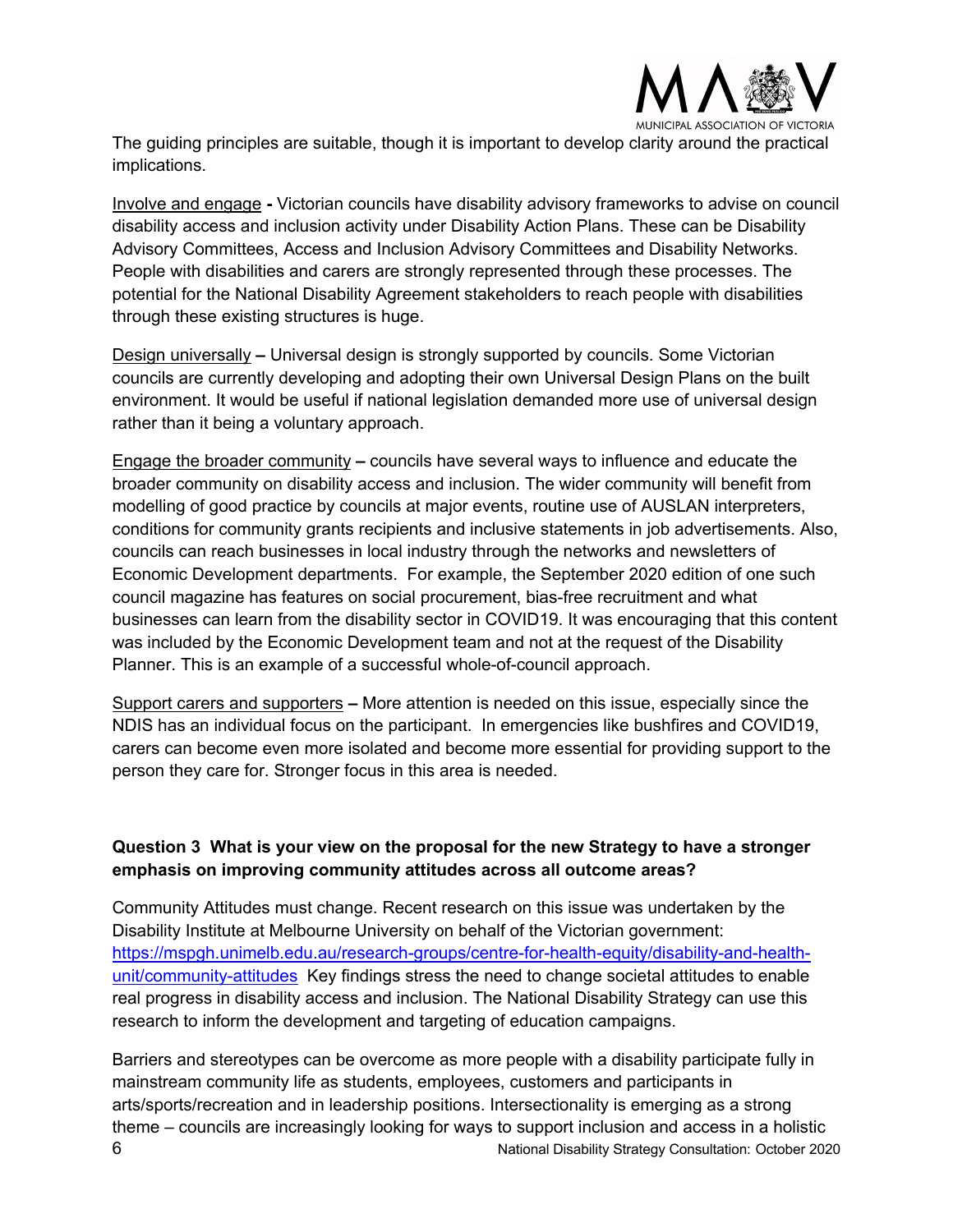

way for a person with a disability who may also identify as Indigenous, from a CALD background and/or from the LGBTIQ community.

The introduction of the NDIS has seen a healthy growth in the media presence of people with a disability and more films, arts events, television programs, articles and books that address disability barriers and aim to change attitudes. The National Disability Strategy can usefully contribute to this effort.

# **Question 4 How do you think that clearly outlining what each government is responsible for could make it easier for people with disability to access the supports and services they need?**

There is a disconnect with information in the community about what supports are available and who is responsible. MAV and some councils have been involved in consultations on the new Disability Gateway which is about to be launched. It is hoped it will provide clarity on the range of vital information for people with a disability. However, as a stand-alone centralised IT system, there is a concern it will have problems similar to the well-documented problems of My Aged Care and the Carers Gateway. MAV believes that funding for a number of face-to-face information officers who know local communities would enhance the effectiveness of the Disability Gateway.

As the NDIS becomes more established and its teething problems are resolved, it is critical that all three levels of government focus on the 90% of people with a disability who will not be eligible for the level of support provided by the NDIS. In Victoria, there have been negative, unintended consequences for many people with a disability due to the large financial commitment of the Victorian government to the NDIS. It is hoped that the NDIS will, in future, be able to facilitate more community-based disability access and inclusion activities. Councils are experienced in delivering innovative projects and, with resourcing, can continue with this work.

People with a disability and carers focus on getting their needs met without getting lost in a complex service system. It is not of primary importance that they know which levels of government provide necessary supports as long as they get what they need.

# **Question 5 How do you think the Strategy should represent the role that the nongovernment sector plays in improving outcomes for people with disability?**

Our society benefits when community diversity is seen as the strength it is – socially and economically.

The National Disability Strategy might look at how the Victorian State and local governments engage on disability with the non-government sector and find ways to elevate this work at a national level, with national organisations. For example, many councils have worked with local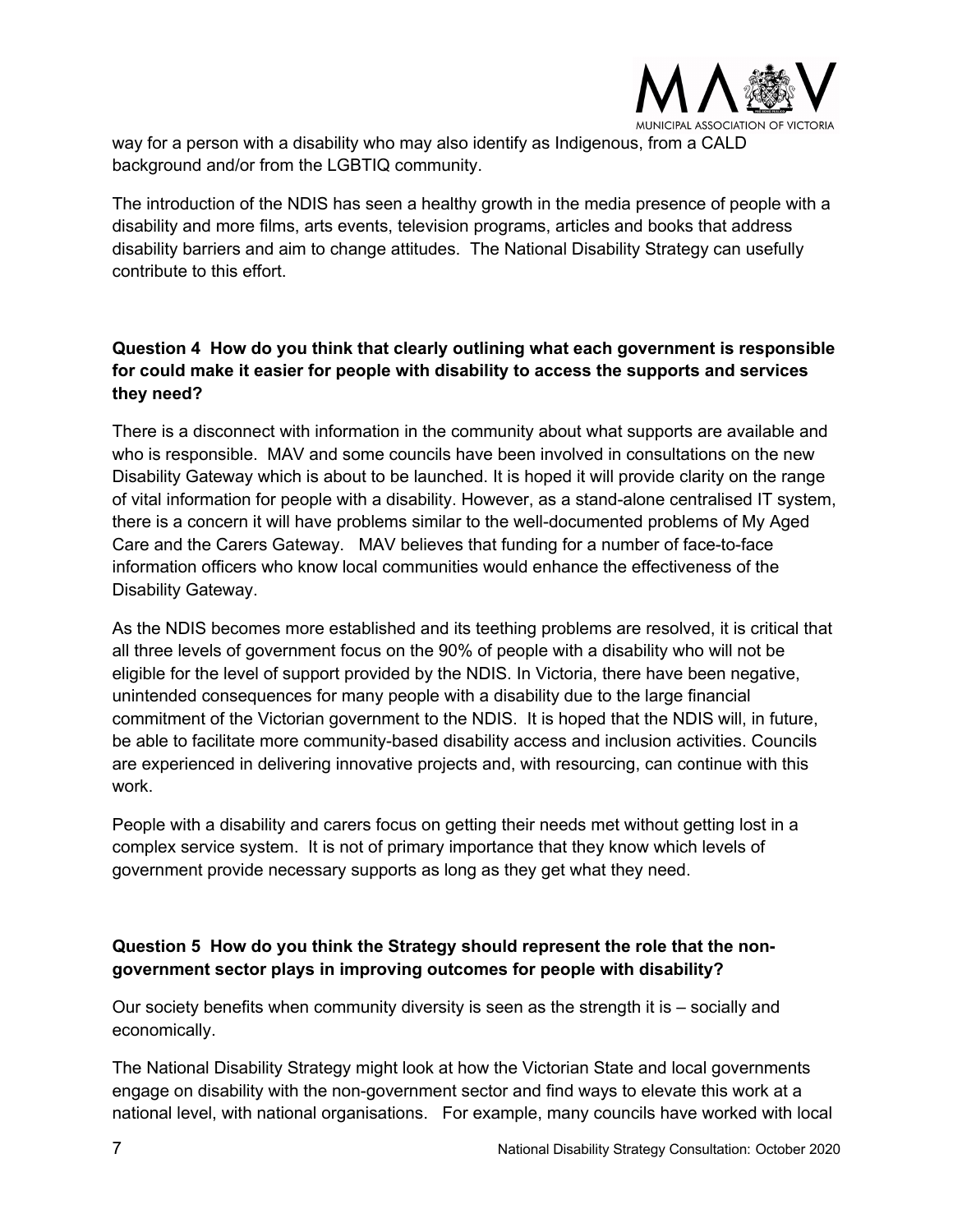![](_page_7_Picture_0.jpeg)

sporting clubs and recreation providers to influence them to include people with a disability. Council-sponsored arts events and Festivals can be used to showcase accessible features to events planners and arts organisations. Councils can also use links with local hospitality businesses to promote the business benefits of disability access and their obligations under the Disability Discrimination Act 1992.

#### **Question 6 What kind of information on the Strategy's progress should governments make available to the public and how often should this information be made available?**

Reports should be annual. They need to give the public an understanding on progress that has been made directly by the National Disability Strategy. It will be good to track outcomes of national plans as we already do at State and local government levels.

# **Question 7 What do you think of the proposal to have Targeted Action Plans that focus on making improvements in specific areas within a defined period of time (for example within one, two or three years)?**

Targeted Action Plans are desirable. Ideally, the Commonwealth Targeted Action Plans will be aligned with current State Disability Plans, and State Disability Plans align with local government Disability Action Plans. Given that local government is Victoria has a long history of developing and implementing Disability Action Plans (many did so voluntarily before they became mandatory under the Disability Act 2006) we think this should be clearly a co-operative process between all levels of government and not a "top down" exercise.

# **Question 8 How could the proposed Engagement Plan ensure people with disability, and the disability community, are involved in delivering and monitoring the next Strategy?**

Some Victorian councils are developing their own submissions to this consultation and are doing so in consultation with local people with a disability and disability organisations in their Disability Advisory Committees and Networks. Councils can facilitate grass-roots input to the National Disability Strategy as it is implemented as well as at this consultation stage.

There is great potential for local government to link grass-roots perspectives with higher policy levels.

8 **8** National Disability Strategy Consultation: October 2020 The independent Victorian Local Government Disability Planners Network has 58 members from across Victoria and is supported by the MAV. Some of these workers have disabilities. The COVID19 lockdown in Victoria led to meetings being by videoconference. This move has shown us that it is easier to attract guest speakers to meetings. The October 2020 Zoom meeting brought together around 30 council staff with management representatives from the Victorian Office for Disability and the Commonwealth Department of Social Services. It was an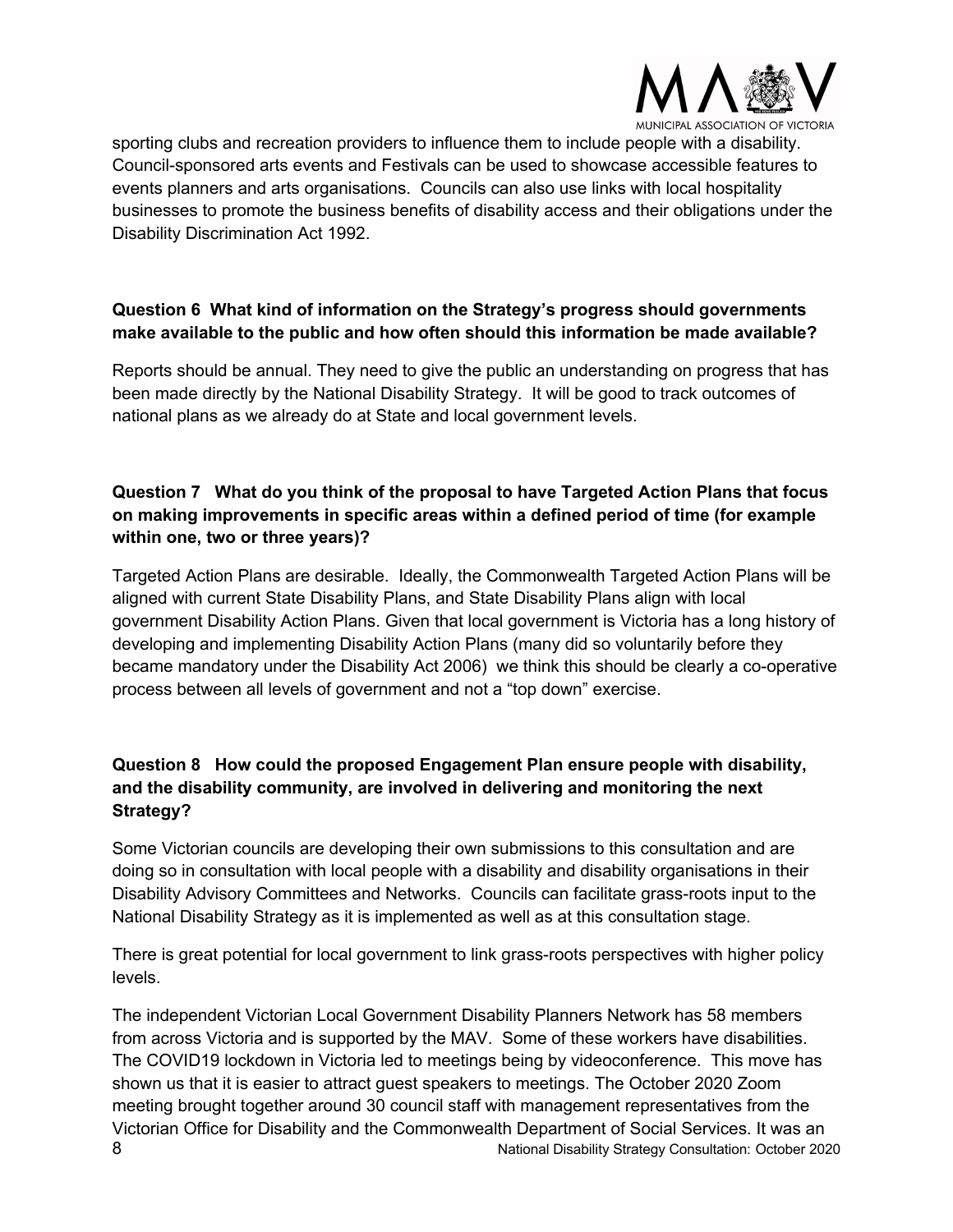![](_page_8_Picture_0.jpeg)

opportunity for the 3 levels of government to discuss complementary disability plans. Using technology that we are now all more used to, there should be ongoing opportunities to continue a meaningful dialogue.

Resourcing:

Local government offers excellent opportunities to assist the other levels of government to operationalise elements of their disability plans as well as implementing their own local Disability Action Plans. However, the potential of the sector is not necessarily matched with financial capacity of councils to resource this work. Local government has far less ability to raise funds than the other 2 levels of government so the best results will be achieved if funding is provided to councils.

Victorian councils and the MAV are not receiving any State funding for disability access and inclusion work for the first time in 20 years. The highly successful state-funded Building Inclusive Communities program provided recurrent funding for Rural Access and Metro Access workers in councils but was terminated in December 2019 as a result of the transition to the NDIS. Some of these workers were people with a disability, many made redundant due to this withdrawal of funding.

Funding from the Commonwealth government is now needed to build on that program and to allow councils to address the issues in this submission. NDIS ILC grants are not in any way the solution to the funding issue. In Victoria, the long COVID19 lockdown and associated recession exacerbates the issue of council finances available, with reduced income and increased expenditure and many calls for support from all parts of the community. Reference:

https://www.dss.gov.au/sites/default/files/documents/04\_2019/review-implementation-nationaldisability-strategy-2010-2020-final-report.pdf

… "When it comes to the implementation of government solutions for accessible and inclusive communities, a large share of work is being done by local governments, which are often under resourced." page14

The continuation of work described in this submission is at great risk because of lack of resources.